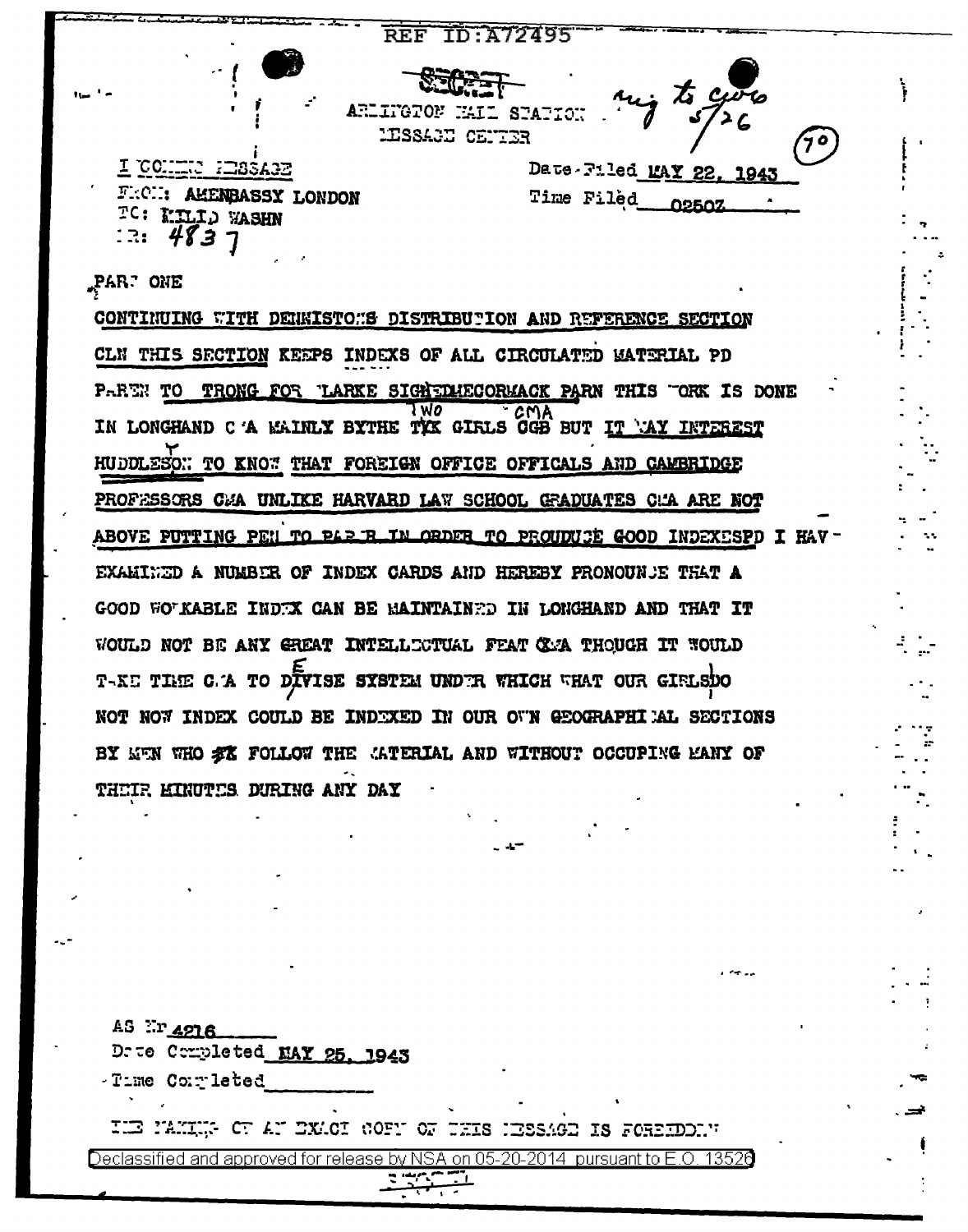| <b>Ty</b> | <b>REF ID: A72495</b><br>ARLINGTON DEL SLATICI<br>CISSACI CLUIR |  |
|-----------|-----------------------------------------------------------------|--|
| .         | Date Filed                                                      |  |

INCC.II  $F: C \rightarrow$  $20:$  $\overline{\mathbf{R}}$ 

 $\mathsf{L}$ 

| Date Filed |
|------------|
| Time Filed |

PD ONE OF THE INDEXES IS A NAME FILE OF ALL NAME REFERENCES IN SPECIAL EATERIAL CHA IN WHICH IMPORTANT EVENTS IN LIVES OF SENDERS OF MSGS ARE NOTED AND ALSO ALL REFERENCES IN MSGS TO INDIVIDUALS CMA ON CARDS UNDER THEIR NAMES PD IN CABES LIKE THOSE OF OUR FAVORITE ORIENTAL AUTHOR HIS TRIPS AND ILPORTANT INTERVIEWS ARE NOTED PAREN ATTENTION DUR-NT PAREN PD COLLATERAL INFORMATION IS ALSO NOTED CEA IN MUCH THE AY DURANTS SECTION DOTS JOB CEA THROUGH JOB IS KEYED ON LOWER SCALE AND THEY HAVE ADVANTAGE OF WORKING WITH FILE THAT GOES BACK BEFORE LAST WAR PD THEY NOW HAVE NINETEEN THOUSAND ODD NAMES IN FILE CMA OF COURSE AFTER ELIMINATING THOSE WHO ARE PERMANENTLY DEAD PD SUBJECT INDEXES ARE KEPT GMA BASED NOT ONLY ON BERKELEY STREWT MATERIAL BUT ALSO ON CABLESOF VARIOUS GOVERNMENT OFFICERS PD BY FAR THE LARGEST SUBDIVISION IN INDEX IS TREATIES AND UNDER IT CAR BY COUNTRIES CHA ARE SET FORTH ALL DETAILS! ABOUT TREATIES AND NEGOTIATIONS FOR TREATIES AHONG VARIOUS GOVER-NEENTS PD ALL DET. ILS I MEAN DATES AND INPORTANT SUBJECTS DEALTEE WITH CMA BUT OF COURSE CARDS DO NOT ATTEMPT TO COVER ANY. HOLE SUBJECT FURTHER THAT IS NECESSARY TO REFER HIDEY USER TO UNDERLYING MATERIAL PD INDEX CARDS GIVE REFERENCES BY DATES AND SERIAL NUMBERS TO SOURGE MATERIAL PD NEXT TO TREATIES THE LARRET HEADINGS ARE

A3 Th<sub>4216</sub> Demo Completed  $\mathbb{C}_{++}$  of  $\mathbb{C}_{++}$  . Letted with  $\mathbb{C}_{++}$ 

THE PANILR OF AN EXACT OCFN ON PHIS ULSSAGE IS POREEDED.

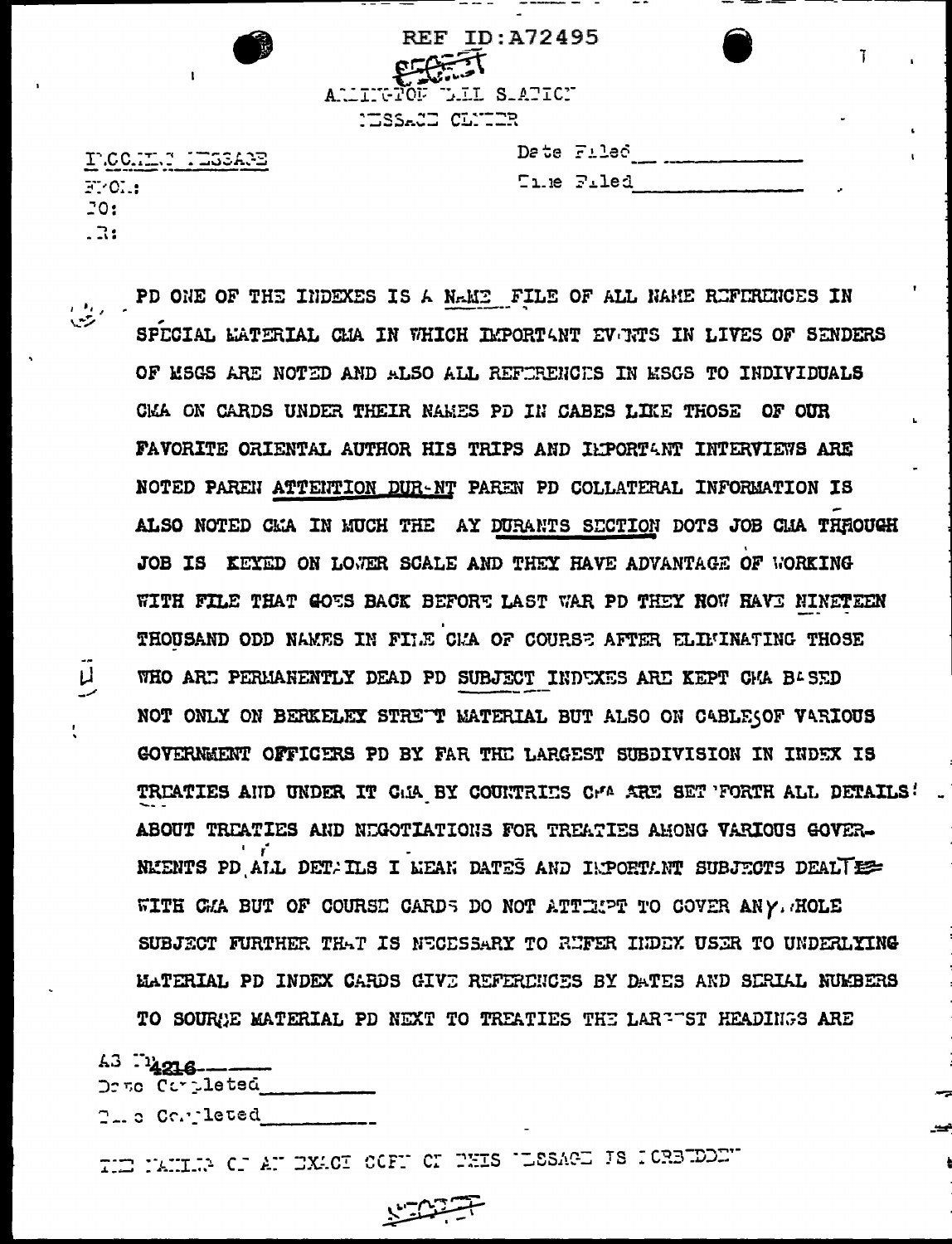|                        | REF ID: A72495 |
|------------------------|----------------|
| ARLINGTON MALL STATION |                |
|                        |                |
| HESSAGE CENTER         |                |

LUCONIUC NIESAGE  $F_{\alpha}$ (OH: TO: IR: #2X6 4837

### PAGE THREE

Date Filed

Time Filed

чŠ,

quote CONVENTIONS DASH ECONOMIC UN UOTE AND CONFFRENCES PD WHILE IT MAY SEEM LIKE GOING INTO TOO GREAT DETAIL I BELIEVE THAT IT WOULD BE USEFUL FOR OUR PEOPLE TO HAVE EXACT WEEA OF SUBJECTS CONSIDERED INPORTANT INDEX HEADINGS CHA AND I THEREFORE SET THEM FORTH WITHOUT PUNCTUATION CLN AIR ASSOCIATIONS AND FEDERATIONS BRAKS BUDGETS CHURCHES COMMISSIONS AND COM ITTEES COMMUNISTS ANARCHISTS ESPIONAGE PLOTS OUTRAGES ETC PAREN FT. "ERE TOLD CONFIDENTIALLY THAT THIS ELABORATE HEADING IS RAALLY DESIGNED TO COVER SUBJECT OF ENEMY SPY ORGANIZATIONS IN VARIOUS COUNTRIES PAREN CONCESSIONS AND CONTRACTS CONVENTIONS COUPS DETAT CIPHERS DEBTS DELEGATIONS AND MISSIONS DISARMAMENT PAREN INCLUDING SUB-HEADINGS FOR DISARMANTRT CONFERENCES PAREN ECONOMIC PAREN UNDER WHICH SUBJECT HEADINGS ARE ALMOST ALL NAMES OF COMMODITIES CMA WITH OIL COMPRISING BY FAR THE LARGEST AMOUNT OF FATERIAL CMA BUT WITH SOME NON COMMODITY SUBJECTS SUCH AS QUOTE MERGERS UNQUOTE PAREN ECONOMIC NUEVE TO CEA UNDER HIGH INFORMATION IS INDUCT BY COUNTRIES OMA EXHIBITIONS EXPEDITIONS FIRANCE FRONTIERS AND FRONTIER INCIDENTS JEST LEAGUE OF NATIONS LOANS MANDATES WILITARY AND WILITARY WISSIONS NAVAL OPIUM PRUSS PROPAGANDA RAILWAYS REFUGEES REVOLUTIONS CAA PLOTS ETC SHIPPING SLAVERY SUPPLY OF

| $45 - 2216 - 7$ |
|-----------------|
| Dete Completed  |
| Timo Corrleted  |

THE NAMILE OF AF EXACT COCFN OF THIS INSSAGE IS FORSIDEN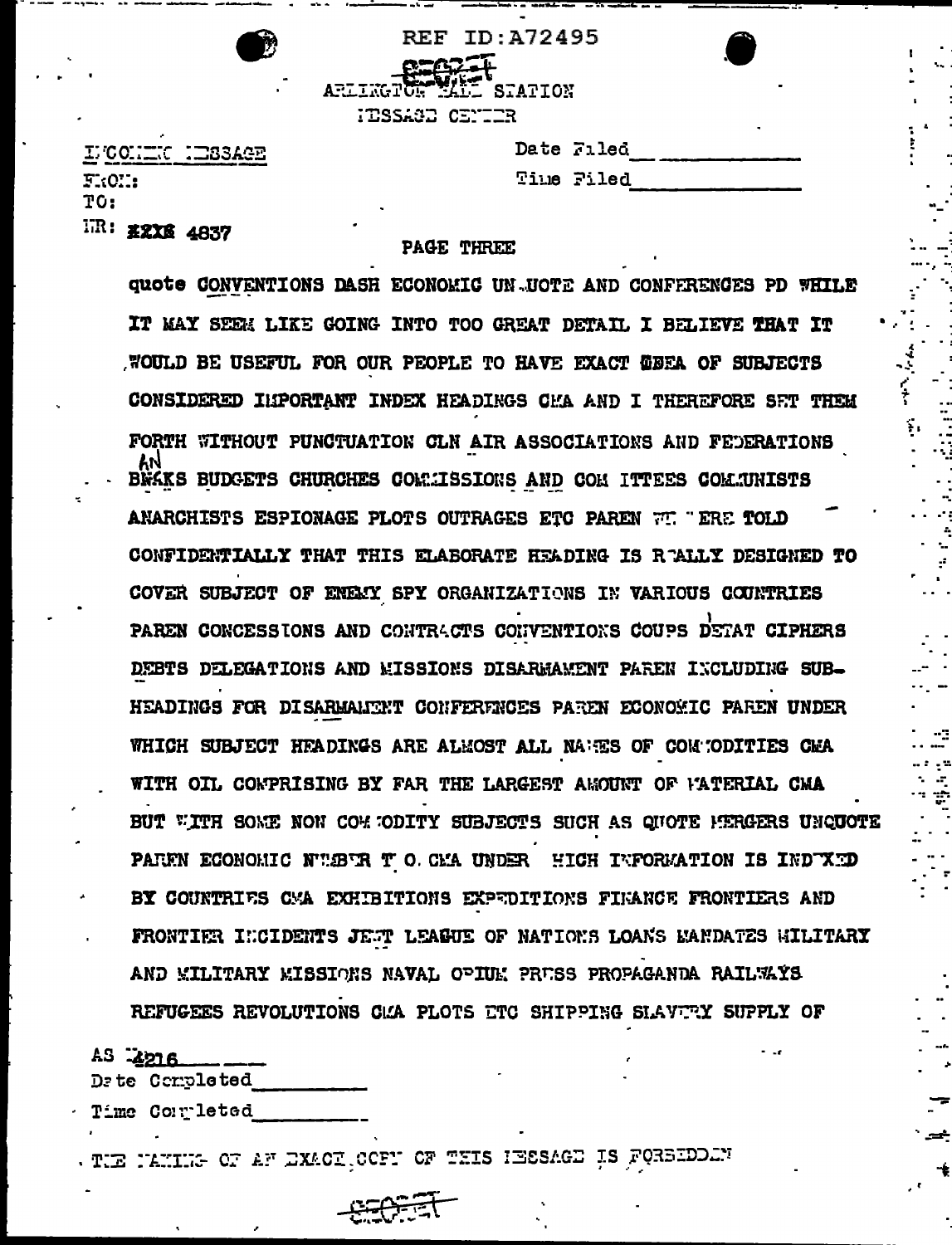**REF ID: A72495** 



INCONTIC HESSAGE FROM:  $TC:$  $\sqrt{3}$ : 4837

Date Filed Time Filed r

### **PAGE FOUR**

WUNITIONS TARIFFS AND CUSTOMS TELEGRAPH CMA TELEPHONE LINES AND WIRELESS TRAFFIC IN ARMS AND TRIALS OD PLEASE HAVE HUDDLESON REDITATE IN HORE PRAYERFUL ATTITUDE THAN USUAL ON LESSONS TO BT LEAPNED FROM THESE HTADINGS PD NOTE THAT UNDER TREATIES HEADINGS THEY PUT NOT OULY TEMATIES AND NEGOTIATIONS AS SUCH BUT ALSO ALL RELATIONS BETWEEN GOVERNIENT NOT OTHERTISE CLASSIFIABLE PD VHOLE IMPRESSION IS THAT CHA LIKE EVERYTHING ELSE THAT THESE VERY PRACTICAL PEOFLE DO CHA INDEX IS DESIGNED TO SERVE ITS PURPOST AS NEARLY AS CAN BE ACHIEVED WITH LINIMUM WASTE OF EFFORT PD NOTE ALSO THAT CLA WHILE THEY TRY TO KEEP TRACK OF ALL MATERIAL FOR SAKE OF HATEVER INFORMATION IS IN IT CMA AND TO MAKE THAT INFORMATION READILY AVAILABLE IN INDEXES CWA THEIR PRIMARY PURPOSE IS TO SUPPLY CRYPT PEOPLE WITH REFIRENCE FILE IN WHICH THEY MAY LOCATE QUICKLY WHATEVER INFORMATION MAY BE HELP. FUL TO THE.1 IN SOLUTION WORK PD ANOTHER IMPORTANT REFERENCE ITEM IS WHAT THEY CALL THE CABINET BOCK FD THIS IS RECORD OF IMPORTANT OFFICIALS IN VARIOUS GOVERN TNTS THROUGHOUT WORLD CAA BUT IT IS VERY DIFFERENT THING MECHANICALLY FROM THAT DURANT KETPS PD IT IS BIG LEDGER "ITH SUBDIVISIONS BY COUNTRIES IN ALPHABETICAL ORDER PD THEN YOU TURN TO PAGES DUVOTED TO ANY PARTICULAR COUNTRY YOU

FIND CLIPPINGS AND LONGHAND NOTES GIVING HAS SOF CABENET OFFICIALS  $A5$   $\lim_{\Omega}$ Date Contleted

Time Completed

THE MAXIME OF AF EXACT COFY OF THIS IESSAGE IS FORSIDDEN

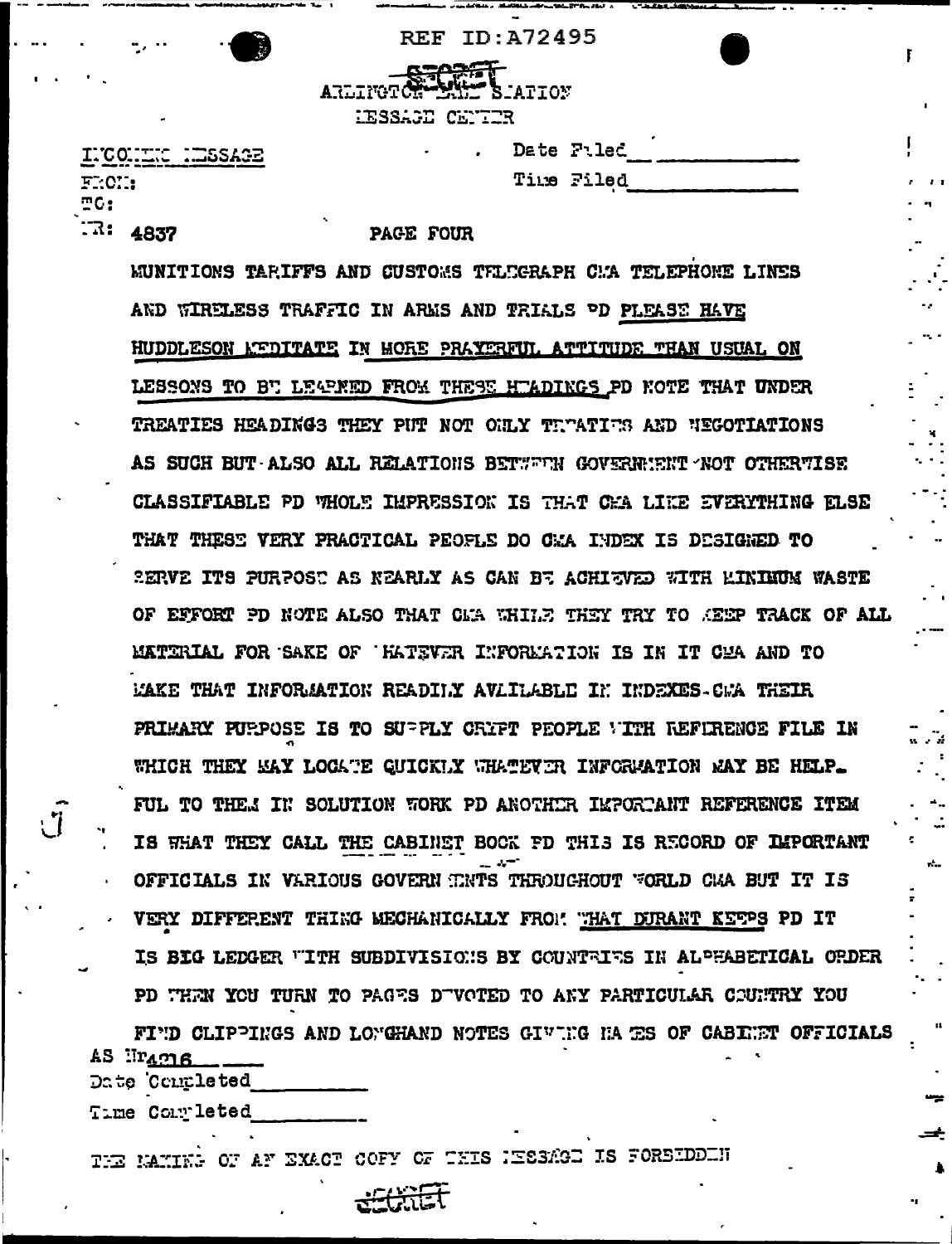|        | ID:A72495<br>REF<br>ARIINGTON<br><b>EATL SPATION</b>                |
|--------|---------------------------------------------------------------------|
|        | <b>ILSSAGE CENTER</b>                                               |
|        | <b>Date Filed</b><br>INCONING NESSAGE                               |
|        | . PAGE FIVE iwe Filed<br>FROI.4837                                  |
| 50:    | AND ELECTED OFFICERS IN ORDER OF DATES GAA AND YOU WAY TRACE        |
|        | THROUGH PAGES FOR ANY COUNTRY AND SEF. VERY QUICKDY WHAT GOVERN-    |
|        | MENTS IT HAS HAD FOR YEARS COVERED BY BOOK PD IT IS ALL SOMEWHAT    |
|        | DISOFDERLY IN APPEARANCE CHA BUT THEN YOU EXAMINE IT YOU FIND       |
|        | THAT CKA WHAT WITH CLIPPINGS FRO! TIMES AND TELTGRAPH AND           |
|        | LONGHAND NOTATIONS CAA THERE IS A SURPRISING ALCUNT OF INFORMATION  |
|        | IN A FORM WHERE IT IS QUICKLY US-BLE PD THEY ALSO AINTAIN A FILE    |
|        | OF SHIPS REFERRED TO IN GATERIAL CAA BUT HERE YOU AY DOBF MY HAT    |
|        | TO BROTHER SNOY ALA BECAUSE THIS IS THE ONLY THING I HAVE           |
|        | SEEN IN ENGLAND IN THIS GENERAL FIELD WHERE WE HAVE DONE A BUTT'R   |
|        | JOB PD OFE OF THE MOST INTERPSTIPG RECORDS THAT THEY KEEP CAA AND   |
|        | THEY SAY ONE OF MOST USEFUL CAA IS THAT THEY CALL THE.              |
|        | DIARY PD THIS IS A VIRY LARGE BOUTD BOOK IN WHICH EACH DAY IS       |
|        | ASSIGNED TTO OPPOSITE PAGES CMA ON WHICH NOTATIONS ARE MADE         |
| $\sim$ | LONGHAND OF ALL THE EVENTS OF THAT DAY THAT WIGHT BE INTERUSTING    |
|        | TO ONE WHO IS WORKING WITH MATERIAL THAT MIGHT INVOLVE SUCH         |
|        | EVENTS PD THE IMPORTANT SUBJECTS ARE WAINLY COUNTRY CLASSIFICATIONS |
|        | C.A AND FOR SVIRY DAY THE INFORLATION ABOUT ANY COUNTRY OR OTHER    |
|        | SUBJECT CLAS TFICATION TS SET DOWN AT THE SAME PLACE ON FITHER      |
|        | THE LUFT HAND OR RIGHT HAND PAGE PD FOR INSTANCE EVERYTHING ABOUT   |
|        | TUPKEY IS ALLEYS TO BE FOUND CLA SAY CEATIN COLUMN FIVE ON THE      |
|        | LEFT HAND PAGE CAA THREE QUARTERS DOWN THE COLUMN CAA SO THAT A     |
| AS Nr  | Date Completed                                                      |

 $\frac{1}{2}$  $\frac{1}{2}$ 

֡֝<br>׀<br>׀  $\frac{1}{2}$ 

 $\frac{1}{2}$ 

 $\mathcal{A}_{\mathbb{Z}_2}$ 

k

i<br>.

 $\vdots$  .

Time Completed

THE MAKING OF AU EXACT COFF OF THIS IESSAGE IS FOREIDOIN

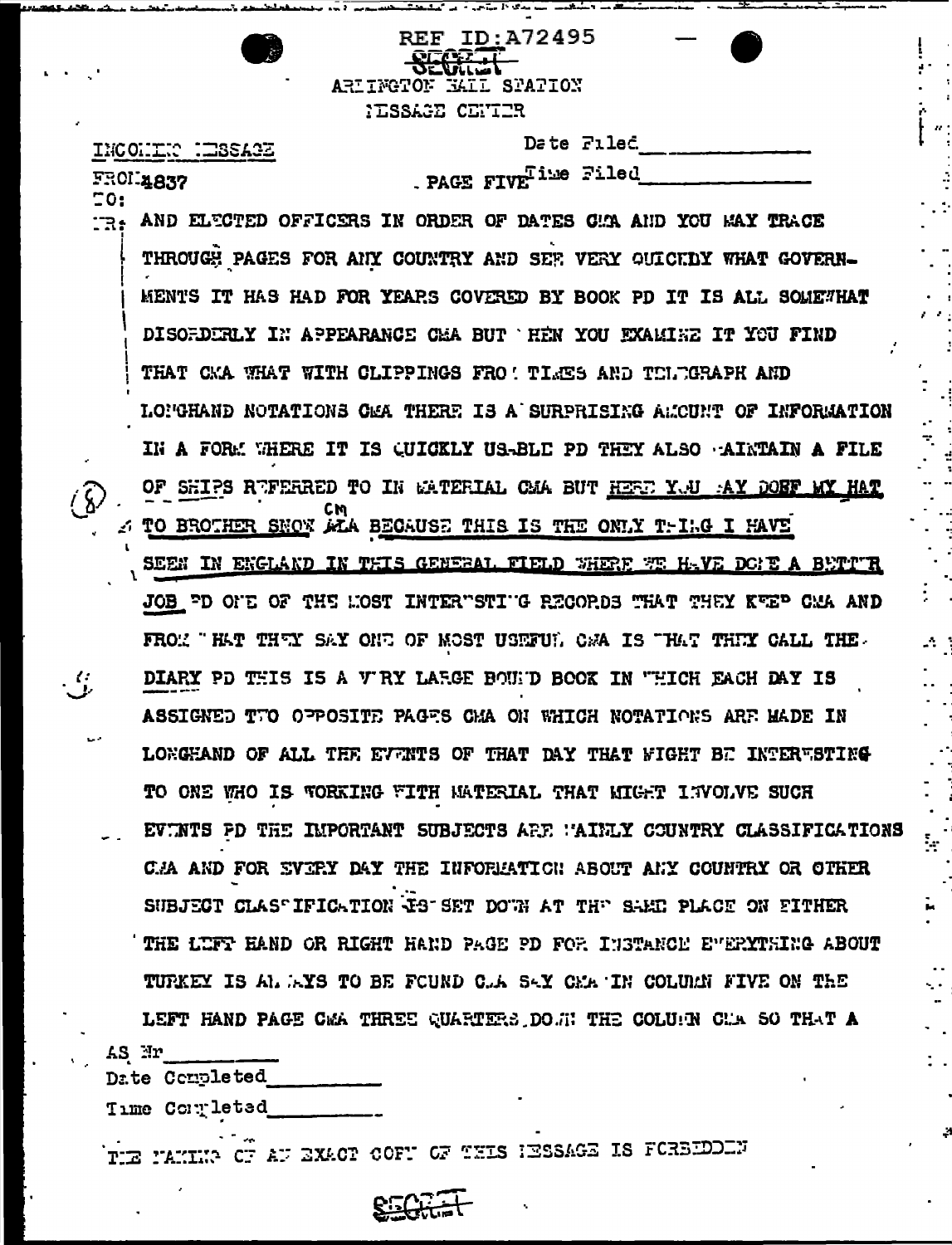|--|

ID:A72495 ARLINGTON HALL STATION PESSAGE CENTER

INCONTIC HESSAGE  $F:O$  :::  $\overline{10}$ :  $\mathbb{R}$ : 4837

| Date Filed |  |
|------------|--|
| Time Filed |  |

# PAGE SIX

CRYPT MAN WHO WANTED TO KNOW WHAT WAS GOING ON IN TURKEY OVER A PILIOD OF TWO VEEKS LAST YEAR CAN THUMB OVER THE PAGES AND SEE AT A GLANCE THAT WAS HAPPENING IN TURKEY ON TWE Y DAY CHA AS GLEANED FROM INTERCEPT MATERIAL CMA GOVERNMENT CONTINICATIONS CMA OR KETS REPORTS IN LONDON TIMES OR TELEGRAFH C % WHICH ARE THE TWO NETSPAPER SOURCES THAT ARE RELIED ON PD NOTE THAT THEST TTO NETSPAPIRS ARE CLIPPED DAILY FOR ALL NEWS OF POSSIBLE DIFLOMATIO IMPORTANCE FOR EACH COUNTRY AND THE CLIPPINGS AND HULF ID AND  $\zeta$ PUT IN COUNTRY FILE WITH INTERCEPT MATERIAL AND GOVERNMENT CABLES CAA ALL IN ORDER OF DATES FD NOTHING IS FILED TTICE PD IF AN ITEM AFFECTS RUSSIA AND JAPAN IT IS FIWED UNDER EITHER RUSSIA OR JAPAN BUT NOT BOTH PD ACUGRDING TO RULES OF THULB EVOLVED OVER THE YEARS THEY DECIDE WHICH COUNTRY IS MOST INVOLVED AND FILE IT UNDER THAT PD IF IT IS A SUBJECT ON WHICH THE ALBASSADOR FROM COUNTRY IS COMMINICATING WITH HIS GOVIRN: THEY FILE IT UNDER HIS COUNTRY SMCLN BUT IF THE SAME SUBJECT INVOLVES COMMINICATIONS BETWEEN THE OPPOSITE A GASBADOR AND HIS COUNTRY C. I. THEY FILE IT UNDER THAT COUNTRY PD YOU C.N SEE HOW LITTLE THEY PER IT DUPLICATION OF EFFORT AND BUILDIG UP OF CURBERSOME FILES PD INCIDENTALLY CMA CO ING RACK TO THE DIARY CMA LTT IT

ALSO BE NOTED THAT DIARY COVTAINS AFTIR TACH ITEM ENTERED THE AS Ur\_ **4816-**Date Corroleted

Time Commileted

TIE NAMING OF AN EXACT COFY OF EXIS NEESAGE IS FORBIDDEN

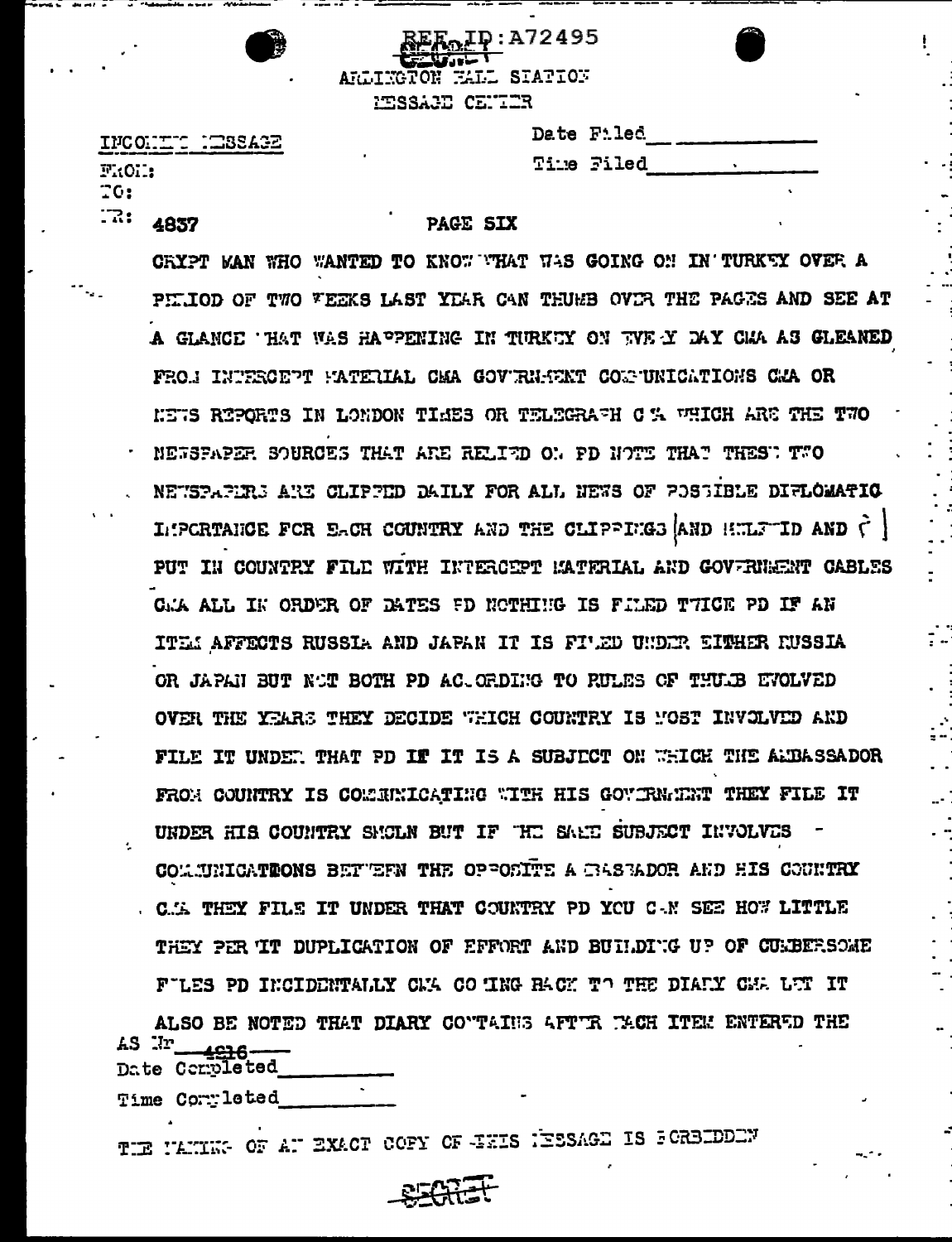**REF ID: A72495** 

ARLIET STATION MESSAGE CENTER

Date Filed Time Filed

# INCONTIC HESSAGE FLOH: **20:**  $73:4857$

# PAGE SEVEN

REFERENCE TO WHEEE FULL INFORMATION MAY BE FOUND IN THE VARIOUS SCURCES ON WHICH IT IS BASED PD ANOTHER FILE MAINTAINED IS THE WHOS WHO FILE CWA WHICH APPILES TO CONSIST ALNOST ENTIRELY OF FOREIGN OFFICE PRINTER BULLETINS WHICH IDINTIFY DIPLOMATS IN VARIOUS PARTS OF VORLD AND OTH'R IMPORTANT PEUSOKAGES PD IT SEEMS THAT BRITISH DIPLOXATS RUPORT PURIODICALLY TO FORFIGN OFFICE ON ALL LEPORTANT DIFLOMATIC AND LOCAL PERSONALITIES IN THEIR RES-PECTIVE COUNTRIES CMA GIVING NOT WHAT MIGHT B" CALLED OFFICIAL INFORMATION BUT ALSO WHATEVER ULSE MAY CONTRIBUTE TO FORMIGN OFF-ICERS STORT OF USEFUL KNOTLTDGE PD FOR EXAMPLE CAL OF ONE DITLOMAT IT TAS STATED THAT HE HAD A YOUTGISH WIFE THOSE MYOPIA REQUIRED HER TO WEAR VWIY THIGK GLASSES AND OF ANOTHER IT TAS INTIMATED THAT HIS WIFT WAS ON FRIVOLOUS SIDE AND GUOTE IS NOT INTFRTSTED IN THE COMMUNITY PROBLEMS ON THIGH HER HUSBAND "ORKS SO INDEFAT-IGABLY UNGUOTE PD I MENTION ALL THIS AS FURTHER EVIDENCE TO THE THOROUGHNESS WITH WHICH THESE BRITI HERS DO THEIR JOBS PD SAME SECTION ALSO KEEPS REFERENCE WIBRARY FOR USE OF BURKELIY STREET PERSONNEL PD AMONG BOOKS THAT THEY HAVE WHICH DESERVS NOTE IS A MARCAL OF CURRENT EVENTS CHA FUBLISHED WEEKLY CMA XNOWN AS KE SINGS CONTE POPARY ARCHIVES C.A SUBTITLE WEEKLY DIARY OF CURRENT EVENTS PD THIS IS PUBLISHED IN THE AND COVERS ALL AS Ir zona

Date Contleted

Time Completed

TER NAMING OF AN EXACT COFY OF THIS IESSAGE IS FORBIDDEN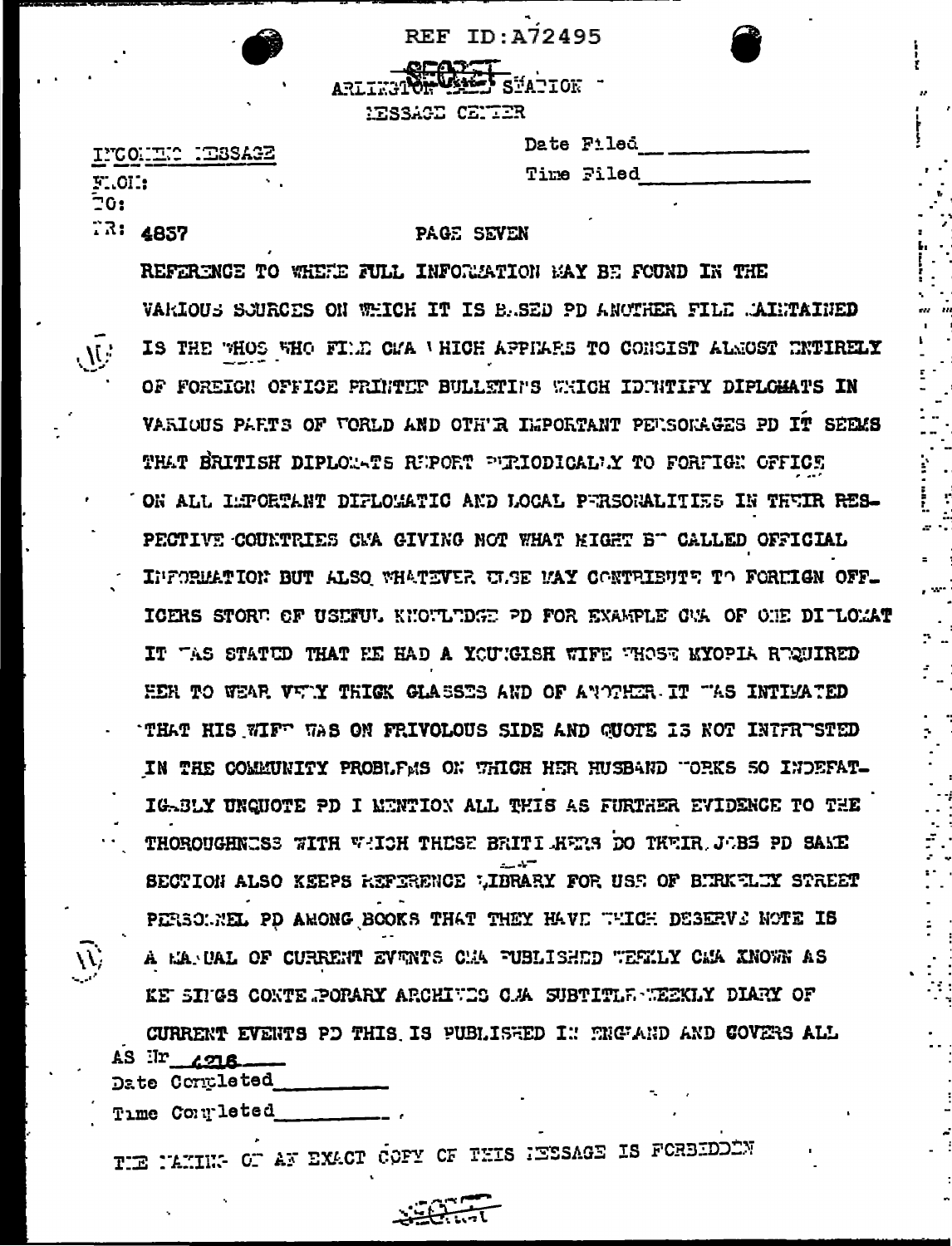| <b>REF ID:A72495</b> |  |  |  |  |  |  |  |  |
|----------------------|--|--|--|--|--|--|--|--|
|----------------------|--|--|--|--|--|--|--|--|

ARLINGTON TALL TATION **IISSAGE CENTI** 

INCONTIC MESSAGE FRON: TO:  $\mathbf{m}$ 4837

Date Filed Time Filed

PAGE EIGHT

EVTHTS OF NOTE IN THE "ORLD PD I UNDERSTAND THAT IT IS DIFFICULT TO GET A SUBGERIPTION TO IT NOW C-W BUT FLEAST ASCERTAIN WHETHER ARWINGTON AND GUS F'O GET IT CAA BECAUST I THINK THEY SHUILD IF THEY DO NOT LOT GET IT PD THREE IS A LIERARY OF WHOS WHOS AND VARIOUS REFERENCE BOOKS OF THE SORT THAT YOU TOULD ENPECT CAA AND THETH THEY ARE OUT OF MATE AND THE RECENT FIMITIONS ARE NOW AVAILABLE THE STAFF ANNITATES THE BOOKS AS NE INFORMATION COMES I !! PD FOR INSTANCE THE GERMAN ENCYCLOPEDIA OF KENSPAPENS OF THE WORLD CUOTE HANDBUCH DER WELTPRESS C.A COMPILED IN MINETEEN THIRTY FOUR CAA HAS BEEN KEPT UP TO DATE BY STAFF FOLLO'I'G ALL IRFORMATION ABOUT NIMBPAPERS IN VARIOUS CONTRITS FD STAFF SEEMED TO FELL THAT ONE OF THEIR MOST USEFUL BOOKS WAS ANNUAL PONTIFICO CLI. THE VATICAN YEAR BOOK CHA THOUGH IT SEEMED TO ME TO BE NO MORE THAN A CATALOG OF VATICAN REPRESENTATIVES THROUGHOUT FORLD PD ONE VERY INTERESTING SET OF BOOKS IS A SERIES THAT IS BEING -FUBLISHED BY THE QUOTE NAVAL INTELLIGENCT STOTION UNQUOTE OF ADMIRALTY ABOUT "ARIOUS COUNTRIES OF THE "ORLD PD THIS WAS STARTED IN NINTTETN FORTY TTO PD I HAD BRIEF LOOK AT BOOKS ON FRALGE AND IBERIAN PENINGULA AND THEY A PRAR TO COVER EVIRY CONCEIVABLE SUBJECT THAT WOULD BE INTERNSTING TO ONE INTERNSTED IN THE PARTICULAR COUNTRIES OD THRY AUD CALUED QUOTE GEOGLAPHICAL AS. Date Coribleted

Time Completed

TIE PAINS OF AN EXACT COFY OF THIS NESSAGE IS FORBIDDEM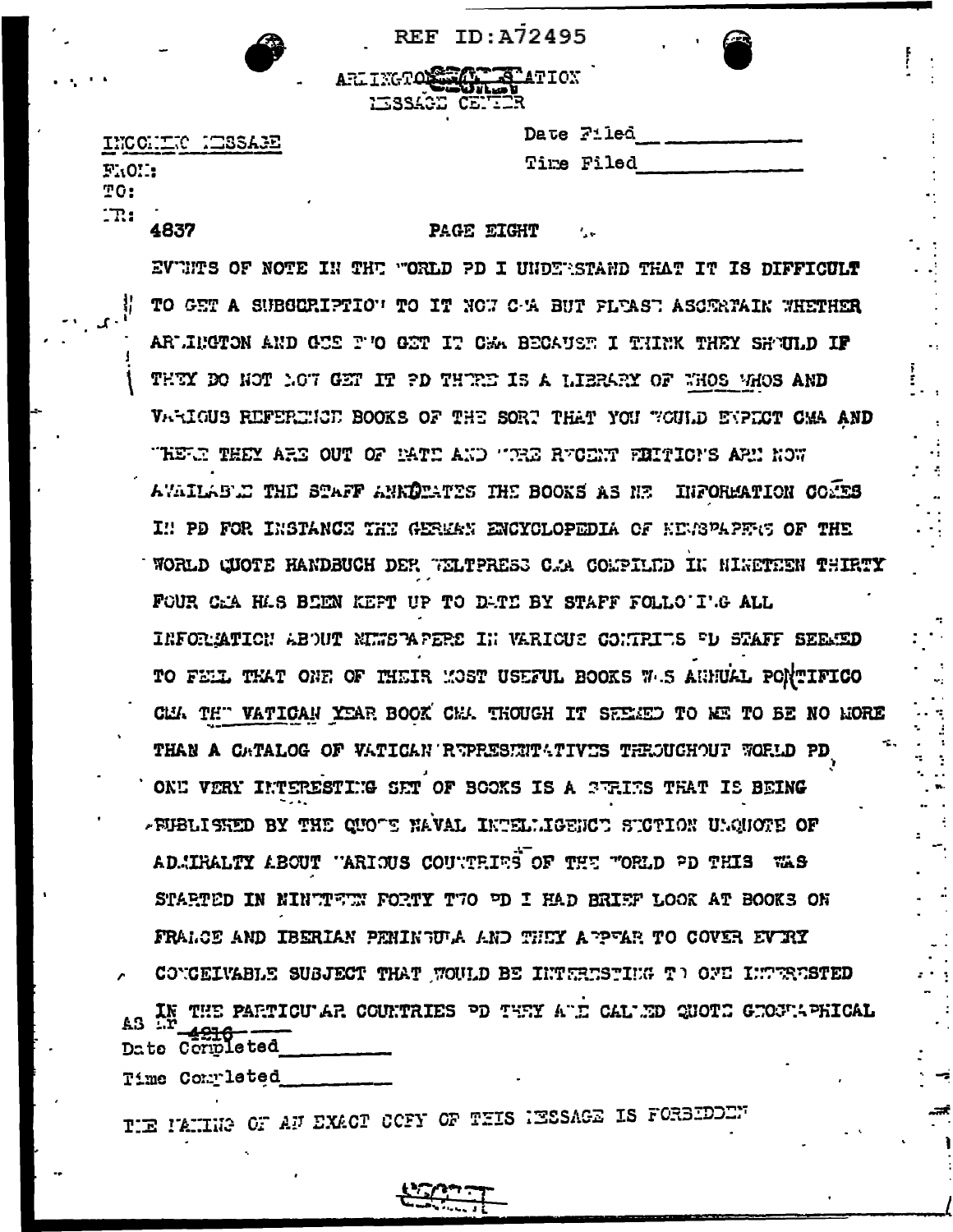| <b>AD-D-</b><br>BELL STATION<br>32 CENTER |              |            |  |
|-------------------------------------------|--------------|------------|--|
|                                           |              | Date Filed |  |
|                                           | Aalia auir - |            |  |

ILCONNIC NEUGAGE FROM:  $70:$  $TR: 4837$ 

**BAGE NINE** 

**REF ID: A72495** 

ARE TIMER

بنوي<del>.</del><br>ت

HANDBOOK SERIES UNQUOTE AND IF GET TWO DOES HOT HAVE THEM I. EDIATE STFFS SHOULD BE TAKEN TO GUT ON CIRCULATION LIST PD THEY ALL NOT TO BE SOLD PUBLICLY BUT ARP. FOR USE WITHIN BRITISH GOVERN. SEMP PD HO' EVER SUITH SAID HE W S SURP TH-T ANY UNITED STATLS ACENCY COULD GET ON LIST IF IT ANTUR TO PD ANOTHER EXCELLERT REF FENCE BOOT THAT GET TUO SHOULD TAKE STEPS TO GET IF THIM A E HOT GETTING IT IS AN ANNUAL FUELICATION OF THE EMPIRE PAPLIAEERITARY ASSOCIATION CALLED CUCTT REPORT ON FORFIGN AFFAIRS UNQUOTE PD THIS GIVES FOR EACH COUNTRY OF "OFLD A CHRONOLOGY OF - AL. THE IMPORTANT EVENTS DURING THE YEAR PD IT HAS A GOOD INDEX AND OULD KAKE EXCELLENT REFERENCE BOOK ON TSOCCIALLY FOR ARLIKG-TON PD ANOTHIR FUBLICATION THAT NOTICED CA AND ITHINK FOREIGN OFFICE GETS IT XE OUT EVTRY SO OFTEN CAM IS Q BOOK OF GEOGRAPHICAL NAMES PD THUY SAY THAT IT IS FUCH FSED IN IDENTIFYING PLACES REFERAED TO IN MEAS PD SMITHS SECTIO LALSO REMEIVES FOREIGN LANGUAGE PRESS OF VARIOUS COUNTRIES AND PAREN THIS INTERESTING FAREK SINDS IT TO INTURESTED SECTIONS THERE IT IS READ BY CRYPT PEOPLE OR TRANSLATORS IN CRDE. HAT THEY MAY KIEP UP WITH DEVILOPIENTS IN THE RUSPECTIVE COUNTRIES PD THEY DO NOT COVER GERIAN PRESS CHA WHICH IS VIRY THOROUGHLY COVERED BY OTHER

. . .

AS Ir 4216 Date Commleted

Time Completed

TIE NAMING OF AF EXACT COFY OF THIS HESSAGD IS FORBIDODN